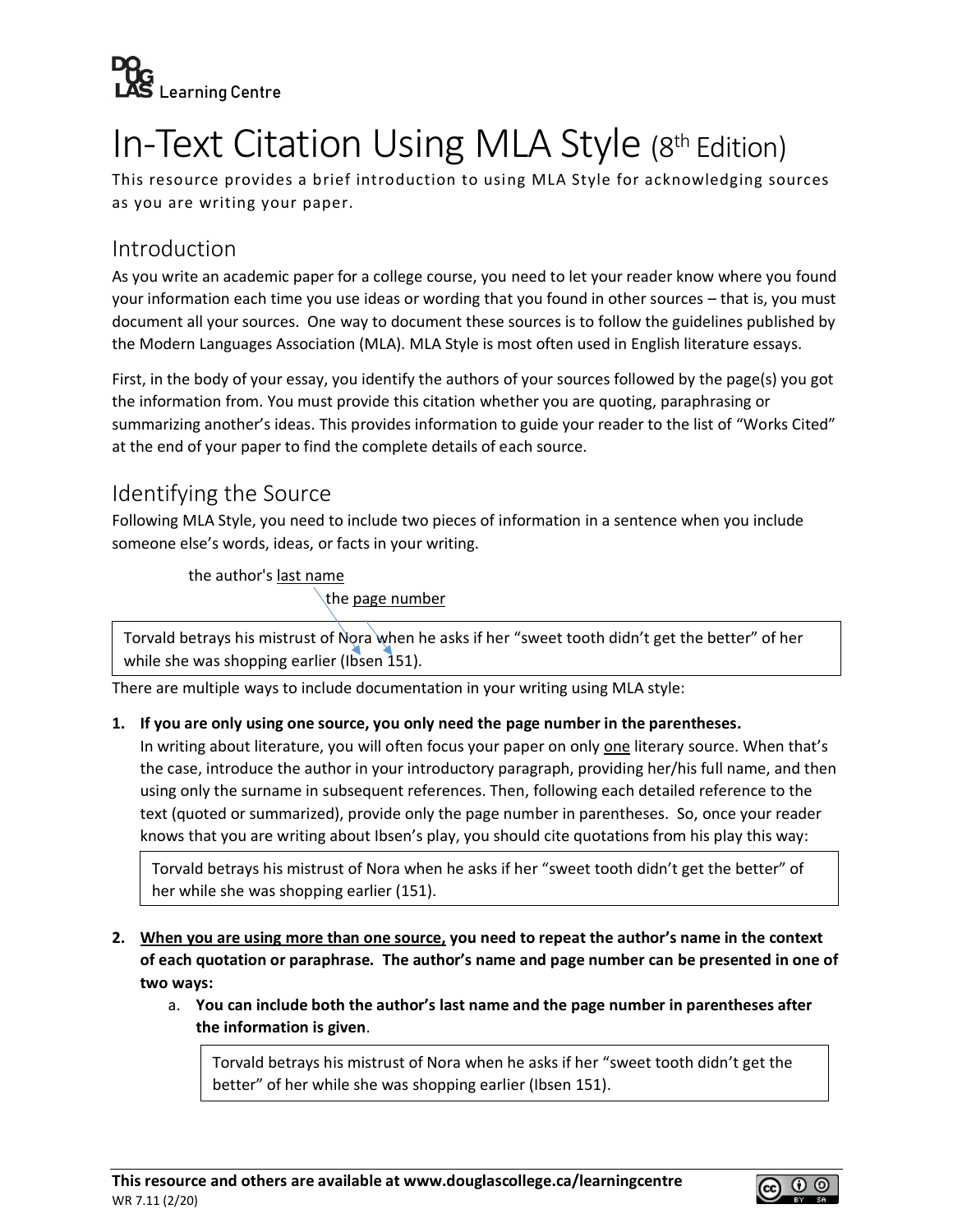b. **You can also split up the author's name and the page number.** The author's name is included in your sentence before the quotation, and the page number is in parentheses after the quotation.

Walker does not share this vision of feminist separatism: "a womanist person loves men sexually and/or nonsexually" (173).

#### When to Document

Your essay or paper needs to have evidence, or support, or proof of the points you are making. The main evidence you use in a literature essay comes in the form of ideas or words from the text you are analyzing. Below is a list of the situations where you should acknowledge the sources of information you use.

1. **Quoting:** if you quote an author's exact words

Walker states that "womanist is to feminist as purple is to lavender," but does not stop at defining herself as a feminist (173).

2. **Paraphrasing:** if you use your own words, but you use another author's ideas

The aristocratic heroic and kinship values of Germanic society continued to inspire both clergy and laity during Christian times (Smith 323).

3. **Summarizing:** if you summarize one or more points in another author's writing

The Renaissance was seen as a time of upheaval of traditional art forms, paving the way for a more enlightened and broad view of the foreign world (Rahemtulla 988).

4. **Using statistics or facts:** if you use a fact or a statistic that is not common knowledge

The Dutch Crown's overseas territories were vastly increased in 1667 (Charland 301).

### Using Sources Well

Quotations and paraphrases in MLA Style are used to provide supporting evidence for your analysis of a text, but should not dominate your essay. Do not rely on your quotations to make your points for you. Generally, follow this pattern:

- 1. Introduce the quotation by explaining the context. Anticipate what information the reader will need for the quotation or paraphrase to make sense. For example, you might need to explain who is speaking, to whom, and what is happening at this point in the story.
- 2. Give the quotation or paraphrased information followed by the citation, keeping in mind that the quotation or paraphrase needs to be included as part of a complete sentence.
- 3. Analyze or interpret the quotation. Explain how the quotation supports the point you are making. Your reader expects you to offer some insight or draw a conclusion from cited material, so do not end a paragraph with quoted material. State why the quoted material matters to your essay.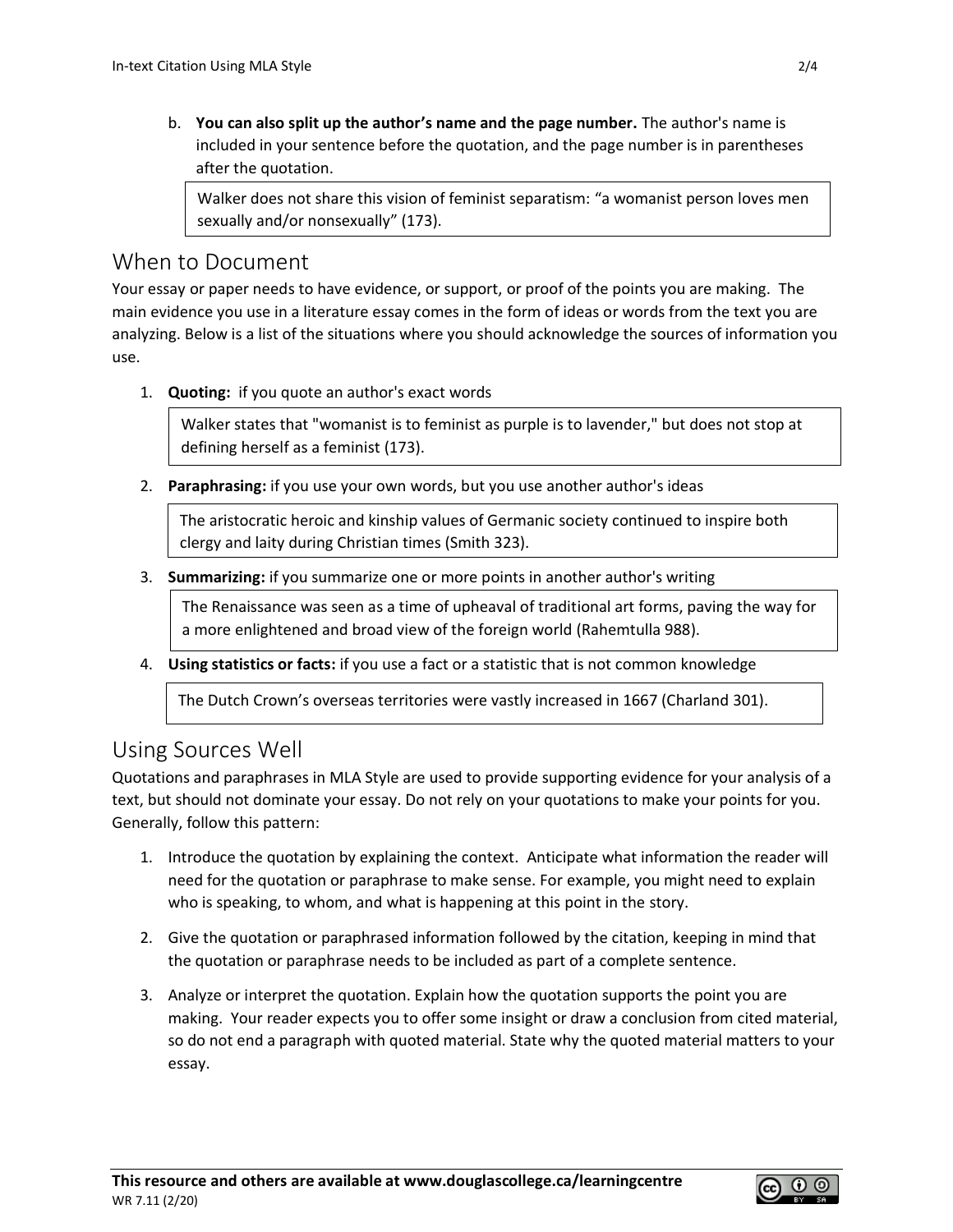### Selecting Information to Use

Quote only the words or parts of an author's sentence that you want to emphasize. In the following example, there is no benefit to quoting the whole sentence:

The young believe "his physical prowess is prominent, emphasized by how his hands are strong" (Nowlan 510).

Quote only the important words, those you wish to emphasize, as in the following example:

Perhaps naively, they believe that their strength is there and their "hands are strong" (Nowlan 510).

PUNCTUATION OF SHORT QUOTATIONS: the period at the end of each sentence comes **after** the parenthesis. Even if the phrase quoted ends with a period in the original, you must leave the period out if your sentence has not yet ended.

#### Grammar, Style and Mechanics of the Source

When you integrate quotations into your writing, you need to pay attention to punctuation and grammar. You need to be careful to insert quotations and paraphrases smoothly into your writing so that the grammar matches. To make a quotation match the grammar of the sentence into which you are inserting it, you can:

a. paraphrase most of the sentence

Torvald thinks of Nora as a "scatterbrain" and "featherbrain" (148), but we know she is actually quite clever.

b. use square brackets (to add any changes to the original)

Nora begs to be allowed to "let [herself] go just a little bit" (148) this year, but he thinks this attitude is unacceptable, and "just like a woman" (149).

c. use ellipsis, which means three periods with a space between each period (to leave out parts of the quotation that are not needed).

Ezeudu's funeral overtakes the village: "The ancient drums of death beat, . . . and men dashed about in a frenzy" (Achebe 121).

Note: do not use ellipsis before or after a quoted passage to mark its beginning or end; ellipsis should be used only when words are left out of the middle of a quotation.

### Using Long Quotations

If a quotation is longer than four (4) lines, then you need to insert and punctuate it differently. As in the following example, a long quotation is set off from your writing by **beginning a new line, indented one inch from the left margin** and **double-spaced.** Do not use quotation marks.

After the quoted material, you should offer some insight or analysis of the material just quoted. Begin at the left margin again to complete your paragraph.